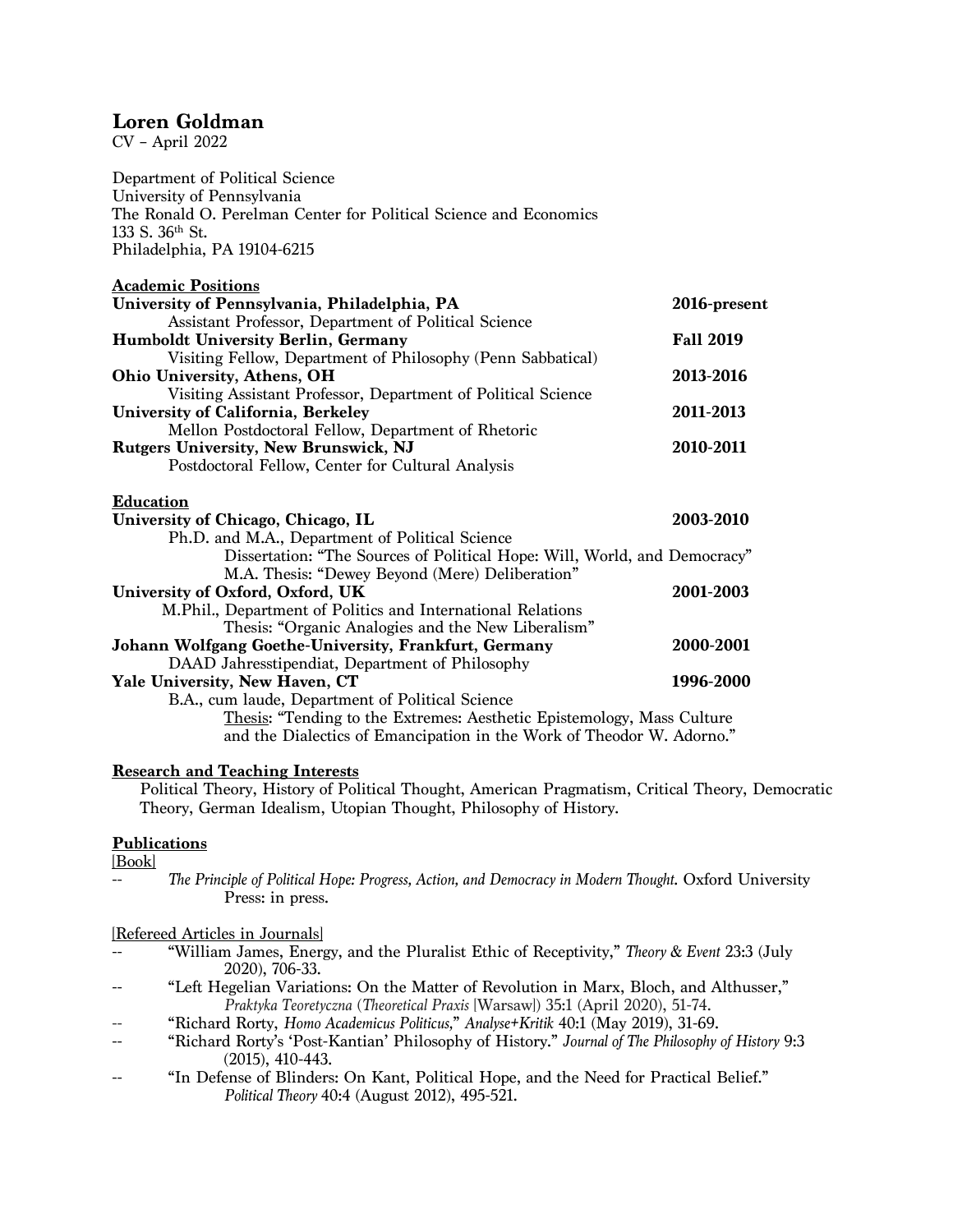- "John Dewey's Pragmatism from an Anthropological Point of View." *Transactions of the Charles S. Peirce Society* 48:1 (Winter 2012), 1-30.
- "Another Side of William James: Radical Appropriations of a 'Liberal' Philosopher." *William James Studies* 8:1 (Winter 2012), 36-66.

[Journal Symposium Contribution]

"Ethics and the Limits of Philosophical Critique in James," *Syndicate: Philosophy*, *Symposium* on Sarin Marchetti, *Ethics and Philosophical Critique in William James* (Palgrave 2015), ed. Marianne Janack, August 2018. With a response by Marchetti.

[Chapters in Edited Volumes]

- "The Matter of Bloch's Philosophy of Nature in the Shadow of Idealism," in *The Idea of Materialism: Ernst Bloch between Hegel and Marx*, ed. Cat Moir and Henk de Berg. Brill: in press.
- "Reading Wendy Brown in Ludwigshafen," in *The Critical Theory of Wendy Brown*, ed. Amy Allen and Eduardo Mendieta, Penn State, in press. With a response by Brown.
- -- "Utopia." *Cambridge Habermas Lexicon*, ed. Amy Allen and Eduardo Mendieta. Cambridge 2019.
- "Ernst Bloch." *Cambridge Habermas Lexicon*. Cambridge 2019.
- "Revisiting the Social Value of the College-Bred," In *Pragmatism Applied: William James and the Challenges of Contemporary Life*, ed. Michael Levine and Cliff Stagoll, 31-56. SUNY 2019.
- "William James on Radical Empiricism." In *Understanding William James*, *Understanding Modernism*, ed. D. Evans. Bloomsbury 2017.
- "Learning and its Contexts." In *Dewey's Democracy and Education: A Centennial Handbook*, ed. Leonard Waks and Andrea English. Cambridge 2017.
- -- "The Power Elite and Semi-Sovereign Selfhood in Post-War America." In *Mad Men and Politics,* ed. Lilly Goren and Linda Beail, 63-94. Bloomsbury 2015.
- "Getting Beyond International Relations Theory: John Dewey's Pragmatic Method and Global Politics." In *Philosophical Pragmatism and International Relations*, ed. Shane Ralston, 51-70. Lexington 2013.

[Translation+Annotations]

- -- Ernst Bloch, *Avicenna and the Aristotelian Left*, tr. with Peter Thompson. Columbia, 2019.
- "Introduction" (xi-xxvi) and annotations to the preceding.

[Encyclopedia Entries]

- -- "Appearance and Reality" (6,000 words). *Wiley-Blackwell Encyclopedia of Political Thought*, 2015.
- -- "Pragmatism" (7,000 words). *Wiley-Blackwell Encyclopedia of Political Thought*, 2015*.*
- -- "Leonard Trelawney Hobhouse" (500 words). *The Encyclopedia of Political Science.* CQ Press, 2010.
- "Relativism" (200 words). *The Encyclopedia of Political Science*. CQ Press, 2010.

# [Book Reviews]

- **--** Ken Kersch, *American Political Thought: An Invitation* (Polity 2021), *Political Science Quarterly*, in press.
- **--** Paul T. Wilford and Samuel A. Stoner, eds., *Kant and the Possibility of Progress: From Modern Hopes to Postmodern Anxieties* (Penn 2021), *Perspectives on Politics* 20:1 (March 2022), 309- 310.
- -- John Dewey, *Unmodern Philosophy and Modern Philosophy* (Southern Illinois 2012), *Theory & Event* 16:2 (2013).
- -- Christopher Ansell, *Pragmatist Democracy* (Oxford 2011), *Philosophy in Review* 33:2 (2013), 96-99.
- -- Richard M. Gale, *John Dewey's Quest for Unity* (Prometheus 2010), *Education and Culture* 29:1 (2013).
- -- David Hildebrand, *Dewey: A Beginner's Guide* (OneWorld 2008), *Southwest Philosophy Review* 28:2 (2012).
- -- Larry Hickman et al, eds., *The Continuing Relevance of John Dewey* (Rodopi 2011), *Philosophy in Review* 31:6 (2011), 427-430.

[Miscellany]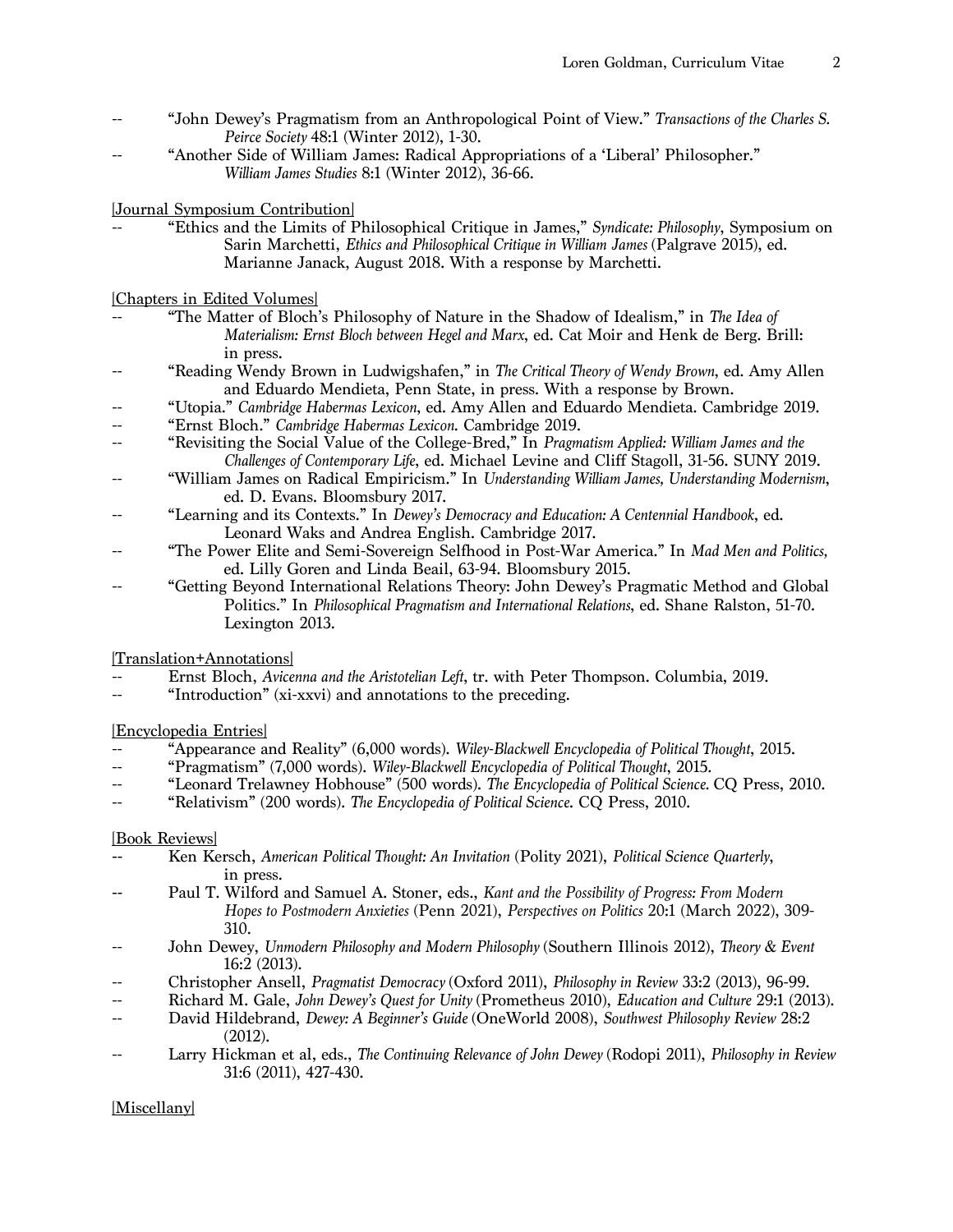- -- "Art and Its Effects," Letter to the Editor, *The Washington Post*, May 1, 2008.
- "If You Want to Learn It, Teach It." *Yale Alumni Magazine*, December 1997.

# **Under Review**

"Matter, Music, and Ecology in Ernst Bloch and George Crumb" (with Susanna Loewy), at *Perspectives of New Music*.

[Articles in progress]

- "Faith against Distraction: James and Dewey on Political Action," with Shalini Satkunanandan (UC Davis).
- "Thomas Müntzer in the Socialist Historical Imaginary"
- "Insight, Oversight, and Incitement, in Cites: On Sloppy Citations in Political Thought"
- "How not to be a Democratic Peace Theorist: Kant's On Perpetual Peace."
- -- "The Problem of Generations in Political Thought."
- -- "Hegel's Competing Accounts of the French Revolution."

# **Teaching Experience**

### [University of Pennsylvania (2016-2020)]

*Received the (student-decided) Henry Teune Award for Excellence in Undergraduate Teaching in Political Science, 2018; nominated for the College Teaching Prize, 2019.*

1. Modern Political Thought (4 times); 2. German Political Thought (grad); 3. Philosophies of History (grad); 4. Utopia and its Critics; 5. American Political Thought (3 times); 6. American Pragmatism (grad); 7. Independent Study: The Frankfurt School; 8. Freedom and Domination in American Politics (PennCAP summer course); 9. Independent Study: 20th Century French Thought; 10. Hegel, Marx, and Beyond (grad); 11. Western Marxism (grad); 12. Anarchism.

[Dissertation Committees]

- 1. Gregory Koutnik, "The Politics of Home in an Ecological Age." (2020; Visiting Assistant Professor, Beloit College).
- 2. Andrew Barnard, "The Hayekian State and Social Provision."
- 3. Kyle Jones (Northwestern University, Political Science), "The Global Dewey."
- 4. Hadass Silver, "Suffering and Privilege."
- 5. Rosie DuBrin, "Bringing the Blood Back in: Propaganda of the Deed in Early Globalization."
- 6. Emily Regier, "Breaking the Law of Pluralism: Toward a Reconstruction of Legitimate Judicial Decision Making in Political Science."

[Senior Thesis Advising]

1. Kelly Huilin Liang, "Chantal Mouffe's Appropriation of Carl Schmitt."

#### [Ohio University (2013-2016)]

1. Introduction to Political Theory; 2. The Enlightenment and Its Critics; 3. Resistance, Reform and Revolution; 4. Postcolonial Theory; 5. American Political Thought; 6. Politics and Film; 7. Democratic Theory; 8. Pragmatism and Politics (MA seminar); 9. Freshman Honors Program Seminar: Power; 10. Critical Race Theory; 11. Political Science Learning Community.

[M.A. Committee]

1. Kyle Jones, "Hegel and the Self in Marcuse."

#### [UC Berkeley (2011-2013)]

1. Modern Political Theory: Democracy and Its Critics; 1762-1900; 2. Contemporary Political Theory: Democracy and Its Critics II, 1900-2000; 3. Contemporary Political Theory: Power, Justice and Critique; 4. The Rhetoric of "Liberty" in American Political Thought.

[Patten University, San Quentin State Prison, CA (2012-2013); now Mount Tamalpais College] 1. American Government; 2. Critical Thinking.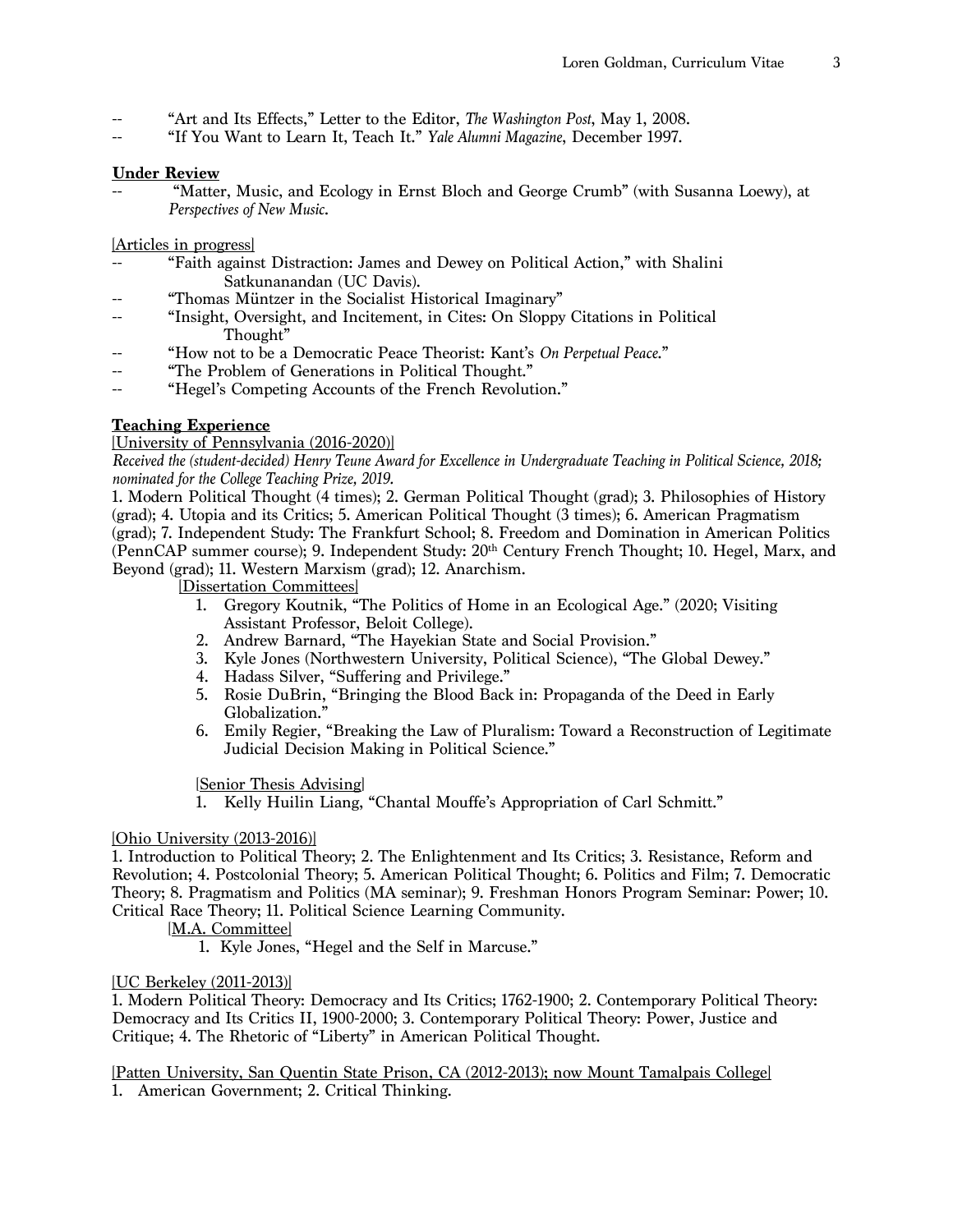# [Rutgers University (2010-2011)]<br>1. Hope, Politics, and History.

Hope, Politics, and History.

### [University of Chicago (2005-2010)]

*Received the Wayne Booth Award for Excellence in Undergraduate Teaching, 2006.*

Grodzins Prize Lectureship: Pragmatism and Politics.

Core Curriculum Lectureships: 1. The Birth of Market Society; 2. Liberalism and Its Critics.

Teaching Assistantships: 1. The Political Nature of the American Judicial System (G. Rosenberg); 2. Introduction to International Relations (C. Lipson); 3. Revolution, Reform and Resistance (J. Abromeit); 4. The Long Eighteenth Century I (J. Levy); 5. Springtime for Hitler: Politics and the Aesthetic State (B. Silverman [*RIP, Bernie!*]).

# [University of Oxford (2002-2003)]

1. Political Thought from Plato to Hume (twice); 2. Marxism.

[Guest Lectures]

- "Marx: Alienated Labor," St. John's University/College of St. Benedict, MN, 2011.
- "Marxist Aesthetics," Columbia College, Chicago, 2008.

# **University of Pennsylvania Service**

[Committee Participation]

Undergraduate Executive Committee (department, 2016-2018). Graduate Executive Committee (department, 2018-present). Diversity in Seminars Committee (department, 2018-2020). Associated Faculty Committee (department, 2018-present). Fulbright Faculty Committee (Penn SAS, 2017-present). Undergraduate Pre-Major Advisor (Penn SAS, 2017-present).

[Other Engagements with the Penn Community]

- Political Theory Workshop Coordinator, 2017-present.
- -- "Reading *Leviathan*," presentation to the UPenn Law Federalist Society, Sep. 2018.
- "A Conversation on History and Theory" (with Warren Breckman), Penn Pi Sigma Alpha Society, Jan. 2018.
- "Democratic Peace Theory is False, But Don't You Worry," Penn Undergraduate International Affairs Society, Nov. 2017.
- "Bridging the Gap Between Research and Teaching," University of Pennsylvania Center for Teaching and Learning, Sep. 2017.
- "Hip-Hop: Its Origins and Politics," University of Pennsylvania, Harnwell House, Dec. 2016.

# **Scholarly Engagement**

[Manuscript Conference]

-- *The Sources of Political Hope*. Participants: Amy Allen, Joshua Dienstag, George Shulman, Philadelphia, December 2017.

[Conference Presentations]

- -- "Pragmatism and Marxism: A History of Missed Opportunities," APSA 2022 (scheduled).<br>-- "Thomas Müntzer in the Socialist Imaginary" WPSA 2022
- "Thomas Müntzer in the Socialist Imaginary," WPSA 2022.
- -- "Insight, Oversight, and Incitement, in Cites: on Misquotation in the History of Political Thought," MPSA 2022.
- "The Problem of Generations in Political Thought," APSA 2020.
- "Ernst Bloch, Left Hegelian," *Ernst Bloch and the Marxist Legacy* Conference, University of Warsaw, Poland, 2018.
- "How Faithful to Faith is Academic Faith?," with Shalini Satkunanandan, WPSA, San Francisco, 2018.
- "Vaclav Havel and Political Transcending Without Transcendence." Outside the Frame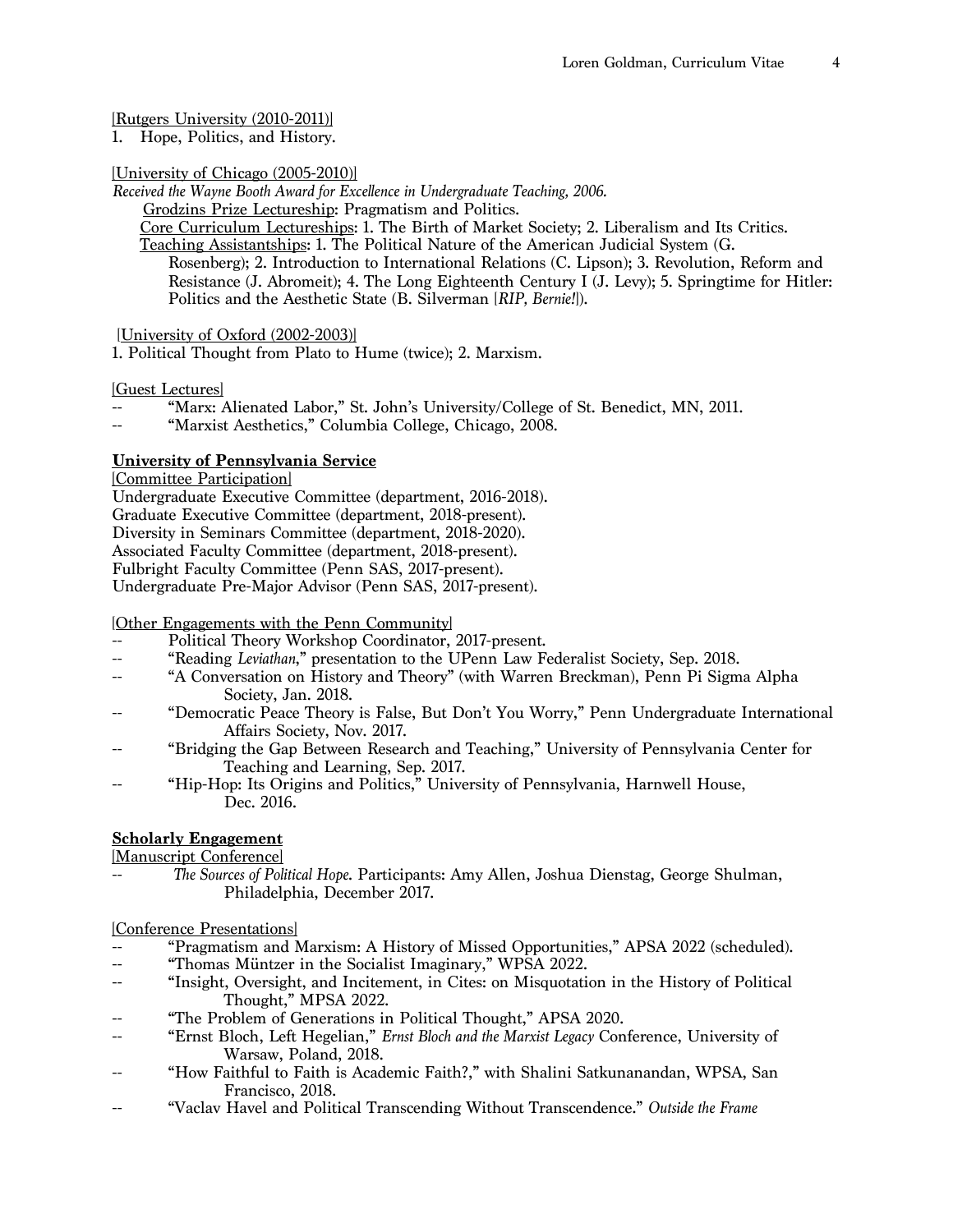|                          | of Theory Conference, University of Freiburg, 2017                                          |  |  |
|--------------------------|---------------------------------------------------------------------------------------------|--|--|
|                          | "Materialisms, Speculative and Aleatory." WPSA, Vancouver, 2017.                            |  |  |
|                          | "Ernst Bloch, Avicenna and Speculative Materialism: Traces of the Future?" WPSA, Las        |  |  |
|                          | Vegas, 2015.                                                                                |  |  |
|                          | "What is Political Experiment?: Four Renderings of a Scientific Metaphor." Association      |  |  |
|                          | For Political Theory (APT), Nashville, 2013.                                                |  |  |
|                          | "How Not to Be A Democratic Peace Theorist: Lessons from Kant." American Political          |  |  |
|                          | Science Association (APSA), Chicago, 2013.                                                  |  |  |
|                          | "Cultural Naturalism in Dewey's Unmodern Philosophy and Modern Philosophy,"                 |  |  |
|                          | American Philosophical Association (APA) Pacific Division, San Francisco, 2013.             |  |  |
|                          | "Richard Rorty's 'post-Kantian' Philosophy of History." APA Pacific, San Francisco,         |  |  |
|                          | 2013.                                                                                       |  |  |
|                          | "Vaclav Havel and the Practice of Democratic Hope." APT, Charleston, SC, 2012.              |  |  |
|                          | "Memory, Principle and Aspiration: Three Reason for Political Theorists to Reject the       |  |  |
|                          | Realism/Idealism Dichotomy." Ideals and Reality in Social Ethics Conference,                |  |  |
|                          | University of Wales, Newport, 2012.                                                         |  |  |
|                          | "The False Dichotomy between Idealism and Realism in Political Theory." APT, South          |  |  |
|                          | Bend, 2011.                                                                                 |  |  |
|                          |                                                                                             |  |  |
|                          | "Social Movements and Political Possibility in the Search for Real Utopia." Summer          |  |  |
|                          | Institute in American Philosophy, Eugene, 2011.                                             |  |  |
|                          | "James and the Fascists: Sorel's Encounter with Pragmatism." WPSA, San Antonio,             |  |  |
|                          | 2011.                                                                                       |  |  |
|                          | "The Ideological William James: Bloch's and Sorel's Appropriations of a Liberal             |  |  |
|                          | Philosopher." APA Eastern, Boston, 2010.                                                    |  |  |
|                          | "Dewey's Pragmatism from an Anthropological Point of View." APSA, Washington,               |  |  |
|                          | D.C., 2010.                                                                                 |  |  |
|                          | "A Reconsideration of Ernst Bloch's Political Hope." Midwest Political Science              |  |  |
|                          | Association (MPSA), Chicago, 2010.                                                          |  |  |
|                          | "Three Modes of Political Hope: Kant, Bloch and Dewey." University of Cambridge             |  |  |
|                          | Graduate Political Theory Conference, UK, 2010.                                             |  |  |
|                          | "A True Marxian Political Hope?: The Case of Ernst Bloch." Rethinking Marxism               |  |  |
|                          | Conference, Amherst, MA, 2009.                                                              |  |  |
|                          | "Dewey and Democratic Hope." John Dewey's 150 <sup>th</sup> Birthday Conference, Center for |  |  |
|                          | Inquiry, Buffalo, 2009.                                                                     |  |  |
|                          | "What is Political Hope? Kantian Reflections on Practical Philosophy." Princeton            |  |  |
|                          | Graduate Political Theory Conference, 2009.                                                 |  |  |
|                          | "Kant and the Problem of Political Hope." WPSA, Vancouver, 2009.                            |  |  |
|                          | "What is Political Hope? Kantian Reflections on Practical Philosophy." MPSA, 2008.          |  |  |
|                          | "Don't Believe What You've Heard: Rethinking Grotius's Skepticism." MPSA, 2007.             |  |  |
|                          | "Making Sense with Teleology: Two Approaches to a Regulative Idea in Political              |  |  |
|                          |                                                                                             |  |  |
|                          | Philosophy." The Limits of Intelligibility Graduate Conference, Johns Hopkins               |  |  |
|                          | University, 2007.                                                                           |  |  |
|                          | "The Teleology of Nature and the Nature of Teleology: Kant and Dewey on a                   |  |  |
|                          | Regulative Idea." Second Nature Graduate Conference, Northwestern                           |  |  |
|                          | University, 2007.                                                                           |  |  |
|                          | "Cabbage Heads and Catholics: Hegel on Religion, the Terror and the French                  |  |  |
|                          | Revolution." MPSA, 2006.                                                                    |  |  |
|                          | "Language as Politics: Abortion and the Courts, 1960-1980." MPSA, 2006.                     |  |  |
|                          |                                                                                             |  |  |
| [Workshop Presentations] |                                                                                             |  |  |
|                          | "Kant, Prophecy, and Perpetual Peace," Tri-Co Political Theory workshop, Bryn Mawr          |  |  |
|                          | College, November 2016.                                                                     |  |  |
|                          | "Three Approaches to Heno in Political Thought," Obje University Political Science          |  |  |

- Three Approaches to Hope in Political Thought." Ohio University Political Science Faculty Colloquium, April 2016.
- -- "Richard Rorty's 'Post-Kantian' Philosophy of History." Ohio State University Political Theory Workshop, April 2014.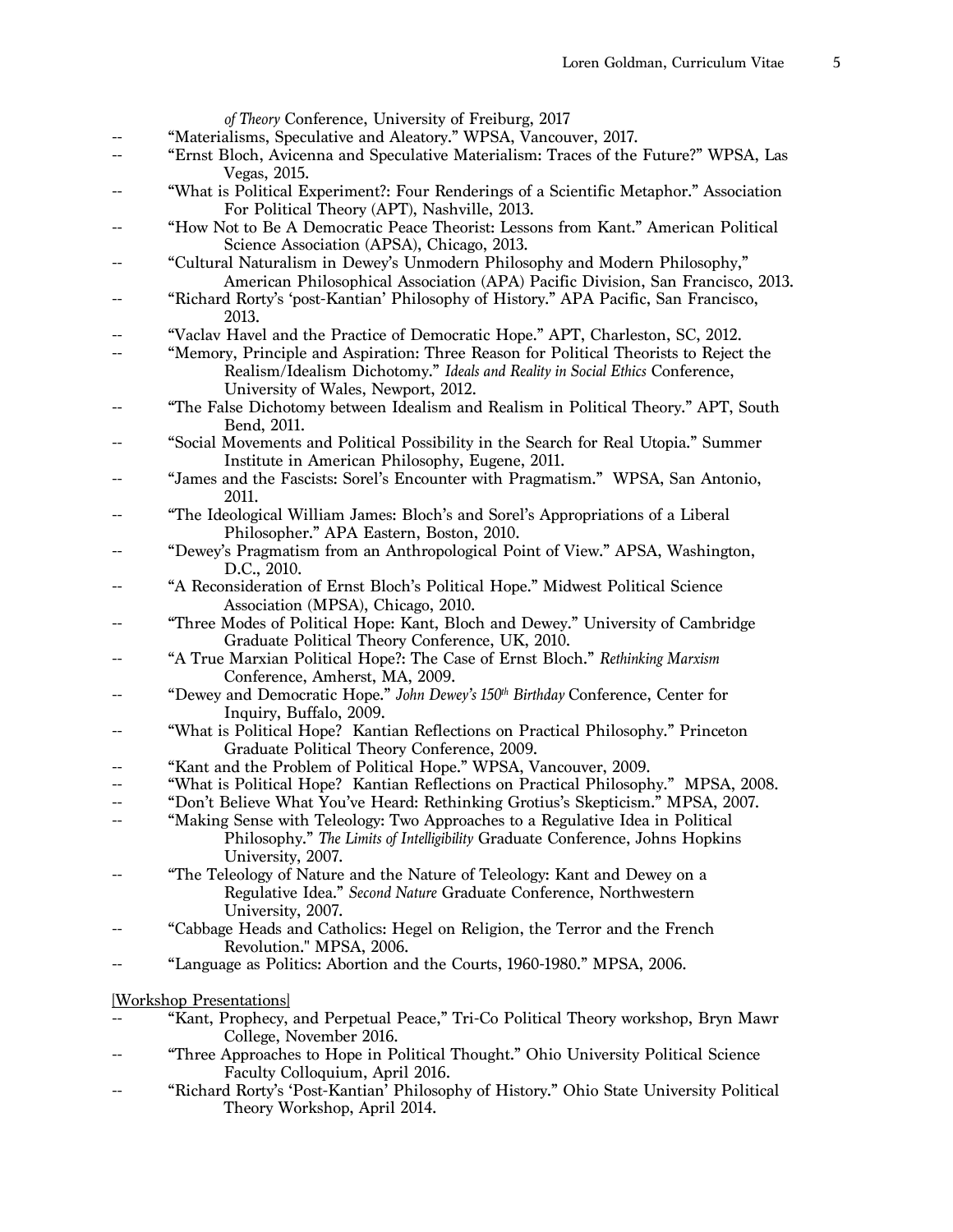- "Memory, Principle and Aspiration." UC Berkeley Political Theory Workshop, April 2012.
- "Navigating Hope, Idealism and Realism in Political Theory." Townsend Center for the Humanities, UC Berkeley, September 2011.
- "Political Hope, between Realism and Idealism." Rutgers Political Theory Workshop, April 2011.
- "What is Political Hope?" Rutgers Center for Cultural Analysis, March 2011.
- "In Defense of Blinders." Rutgers CCA, March 2011.
- "Dewey and Democratic Hope." University of Chicago Political Theory Workshop, 2010.
- "Politics, Hope and the Will to Believe: Immanuel Kant and William James." University Of Chicago Political Theory Workshop, 2008.
- "What is Political Hope?" University of Chicago Political Communications Workshop, 2008.
- "On the Inevitability of Progress in Kant's Political Writings." University of Chicago Political Theory Workshop, 2007.

#### [Invited Talks]

- "Adorno and Dewey on Political Hope," *The Political Philosophy of Hope* conference, Free University Berlin, July 2022.
- "Sovereignty, RIP?", Penn Faculty Working Group on Concepts, Ideas, and Discourses, colloquium with Don Herzog (Michigan Law) and Claire Finkelstein (Penn Law), April 2019
- "Reading Wendy Brown in Ludwigshafen: On Non-Synchronicity and the Exhaustion of Progress." *The Feminist Critical Theory of Wendy Brown*, Penn State, April 2019.
- "Hope as a Political Concept," University of Pennsylvania Positive Psychology Center, April 2018.
- "Kant, Prophecy, and Perpetual Peace," Leiden-Chicago Political Theory Working Group, Leiden, 2017.
- "William James and the Ethics of Energy," Leiden-Chicago Political Theory Working Group, Leiden, 2017.
- "Three Approaches to Hope in Political Thought." University of Pennsylvania, December 2015.
- "What is a Political Experiment?," *New Directions in Democratic Theory* Conference, Leiden, Netherlands, June 2014.
- "William James and Energy, Seen," Summer Institute in American Philosophy, University of Oregon, 2013, Plenary Session. Collaboration with Linda Simon.
- Invited Discussant, *Optimism, Rational Hope and Human Nature* Workshop, Templeton Foundation, Cape Coral, FL, January 2013.
- "Vaclav Havel and the Politics and Practice of Hope." University of California, Santa Cruz Center for Cultural Studies. May 2012.
- "Kant: Hope, Practical Belief, and Politics." Williams College, December 2011.
- "Kant: Hope, Practical Belief, and Politics." Oberlin College, December 2011.
- -- "Hegels Begriff der Freiheit" [in German]. Universität Bremen, Annual Seminar on German Idealism, 2002.
- -- "The Influence of the Frankfurt School on German Student Movements, 1968." Jonathan Edwards College Paskus Mellon Forum, Yale, 2000.

#### [Discussant Service]

- "Politics on the Rhine: New Perspectives on German Political Thought," APSA 2022.
- -- "Theorizing Modernity," MPSA 2022.
- -- "Modernity's Ideology, (In)Dependence, and Revolution," MPSA 2022.
- -- "Liberal Populisms," APSA 2018.
- -- "Politics and the Visual Image," APSA 2017.
- "Majoritarian Democracy," Elisabeth Ellis, The Ohio State University Political Theory Workshop, November 2015.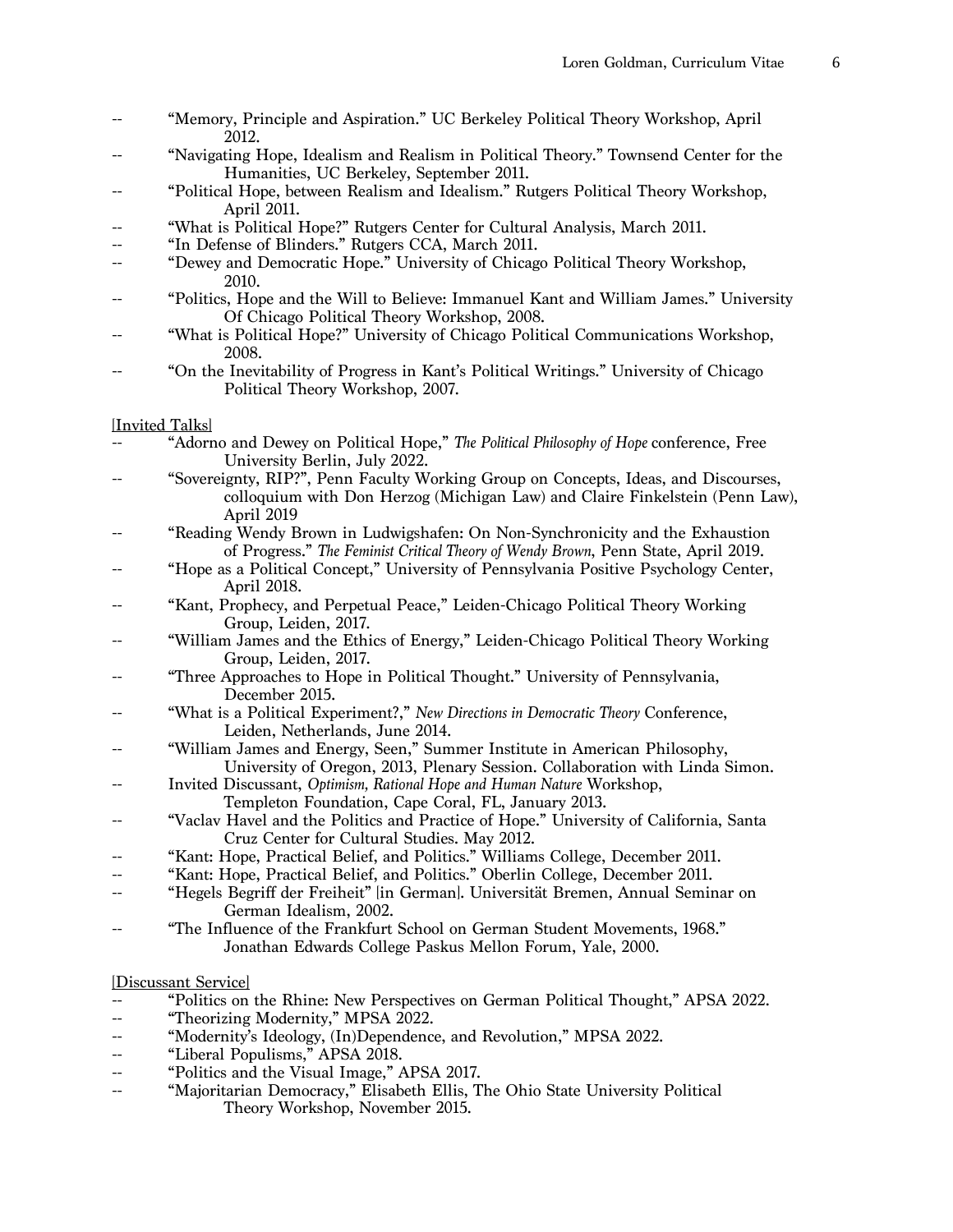- "Pragmatism, Pluralism, and the Politics of William James," APSA 2013.
- -- "Realism versus Constructivism in Critical Social Theory," Maeve Cooke, University of Chicago Political Theory Workshop, March 2007.
- "The Problem of a Perpetual Constitution," Victor Muñiz-Fraticelli, University of Chicago Political Theory Workshop, November 2006.
- "Boundaries of the International: Victorian Debates," Jennifer Pitts, University of Chicago Political Theory Workshop, November 2005.

# [Conference Panels Organized]

- "Creativity and Novelty in Political Thought," with Will Levine, APSA 2020.
- -- "Politics in Faith, Faith in Politics," with Shalini Satkunanandan, WPSA 2018.<br>-- "Judith Grant's *Fundamental Feminism* after 25 Years." MPSA 2016.
- "Judith Grant's Fundamental Feminism after 25 Years," MPSA 2016.
- -- "New Directions in Kantian Politics." APSA 2013.
- "John Dewey at 151: Provocations and Possibilities." APSA 2010.

# [Organized Events]

- The James Lecture in Urban Politics: Linda Williams, "On The Wire," Ohio U, 2015.
- "Practice, Politics & The Everyday: A Conversation between Richard Bernstein and Brink Messick." Rutgers, with Laura Brown (Anthropology), April 2011.

# [Learned, Non-Academic Public Talk]

"So You Want to Be a Cocktail Schmoozer? How to Listen to Jazz." Lord Florey Society, Lincoln College Oxford, 2003.

# **Fellowships, Awards, and Honors**

- -- Visiting Fellow, Humboldt University Berlin, Department of Philosophy, Fall 2019.
- -- Henry Teune Award for Excellence in Undergraduate Teaching, Penn Pi Sigma Alpha Society, Spring 2018.
- Mellon Postdoctoral Fellowship in the Humanities, UC Berkeley, 2011-2013.
- -- Fellow, Townsend Center for the Humanities, UC Berkeley, 2011-2012.
- -- Postdoctoral Fellowship, Rutgers University, Center for Cultural Analysis, 2010-2011.
- -- Martin Marty Center Fellowship, University of Chicago Divinity School, 2009-2010.
- -- Mellon Dissertation Fellowship, University of Chicago, 2008-2009.
- -- Grodzins Prize Lectureship, University of Chicago, 2008.
- -- Nominee, Best Graduate Student Paper, Law and Society Association, 2007.
- -- Wayne C. Booth Prize for Excellence in Teaching, University of Chicago, 2006.
- -- University of Chicago Doctoral Fellowship, 2003-2007.
- -- DAAD Jahresstipendium, 2000-2001.
- Richard T. Ellsworth Prize, best B.A. thesis in the humanities, JE College, Yale, 2000.
- -- Philo S. Bennett Prize for the best undergraduate thesis in political theory, Yale, 2000.
- -- Bates Travelling Fellowship, Jonathan Edwards College, Yale, 1999.
- -- Max Kade Foundation Travel Grant, 1999.
- -- Frank Patterson Political Science Travel Grant, Yale, 1999.
- -- German Department Recitation Prize, Yale, 1998.

# **Relevant Professional Activities**

- -- Associate Editor, *New Political Science*, 2022-2025.
- -- Referee: *Blackwell Encyclopaedia of Political Thought, Constellations, Political Theory, European Journal of Political Theory, Modern Intellectual History, Contemporary Political Theory, History of the Human Sciences, Transactions of the Charles S. Peirce Society, Journal of Politics, William James Studies, American Journal of Political Science, Political Research Quarterly, Review of Politics, American Political Science Review*, *History of Political Thought*, *American Journal of Comparative Law*, *Oxford University Press*, *Routledge Press, British Journal of the History of Philosophy*, *American Political Thought.*
- -- Book Review Editor, *William James Studies*, 2013-2018.
- -- External Fellowship Reviewer, Fonds Wetenschappelijk Onderzoek-Vlaanderen, Flanders,